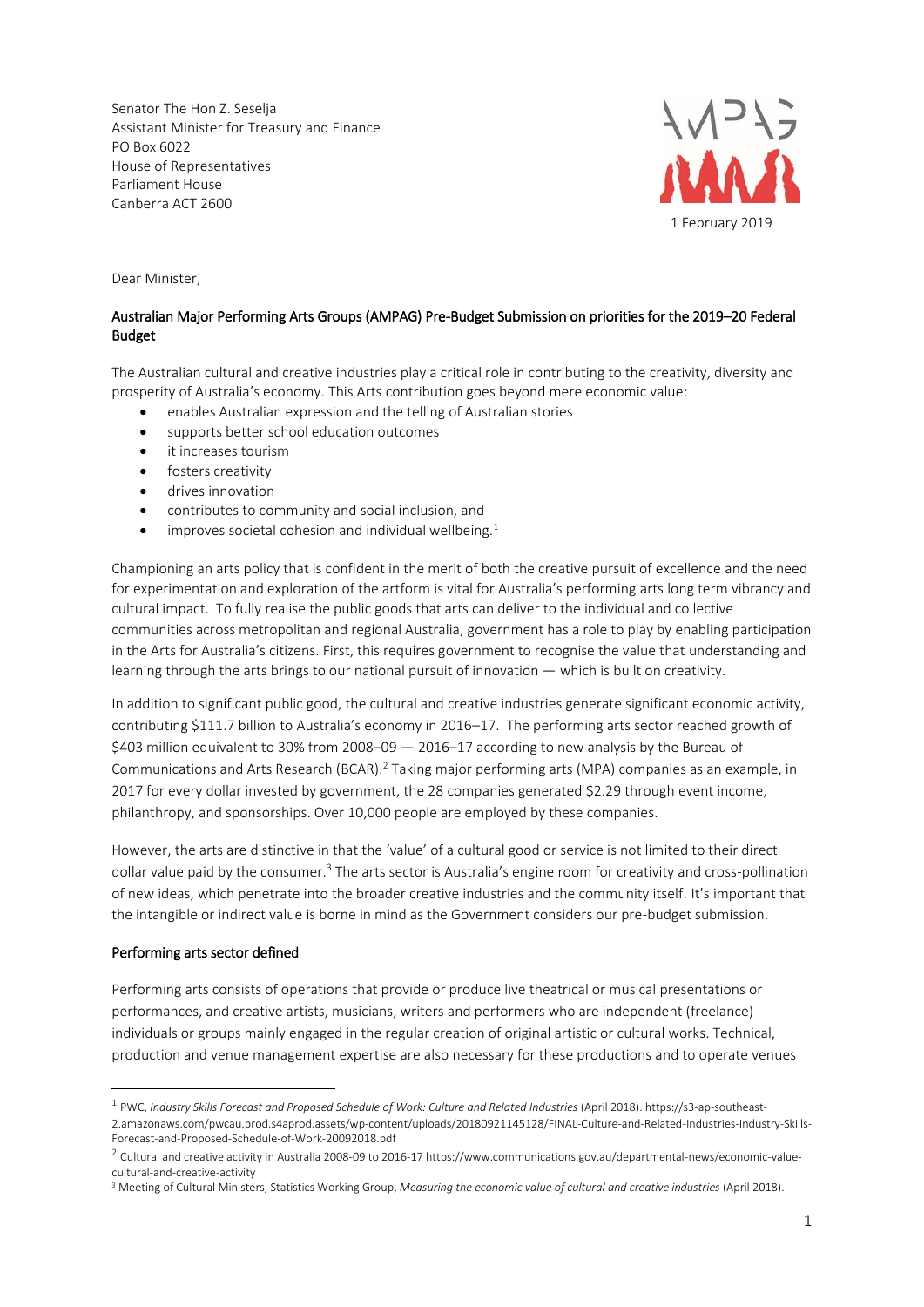for the presentation and rehearsal of performing arts. Many business entities that engage in performing arts operations rely on a combination of government funding and private sector sources of revenue (event income, ticket sales, sponsorship, philanthropy). This enables them to produce a diversity of works and to provide some services, including arts education, to users at reduced rates and free of charge.

## Creating strong communities and building national identity

The arts are vital to helping us to understand what it means to be human — who we are as individuals and our connections to one another. They enable us to express our stories, enhance health and wellbeing and help link us to our past and explore the possibilities for the future.

The performing arts rely on interconnection between artists and organisations as well as cooperation and investment from local, state and federal governments. Engagement of audiences and the generosity of philanthropists are also essential to the sector.

## Recommendation:

 $\triangleright$  A multipronged, long-term strategic approach to funding is needed to build greater base stability and stimulate ambition, innovation and access within the performing arts sector.

## The Australian Major Performing Arts Group

The Australian Major Performing Arts Group (AMPAG), is the umbrella group for Australia's major performing arts (MPA) companies who inspire millions through theatre, circus, dance, classic music and opera. Identified as companies of excellence, MPA companies play a leadership role within their specialist artforms and work with fellow companies across the arts to realise the social and economic value of the arts for Australian and International communities. Government investment and output priorities relating to these companies are managed through the Major Performing Arts Framework.

AMPAG thanks the Minister for the opportunity to outline our priority recommendations for the 2019-20 Budget in relation to Federal Government investment in the Arts.

## 1. Major Performing Arts Framework (MPA)

A critical strength of the MPA Framework is that it is a national partnership approach. Federal and State governments partner with MPA companies under partnership agreements, which provide an indexed level of funding and establish high standards for governance and artistic achievement. This enables government to leverage a complex range of positive outcomes and establishes multiple career paths and development opportunities for artists and art form advancement as well as broad access in line with community wishes.

Collectively, in 2017, the MPA companies:

- Employed over 10,000 people (40% increase since 2012)
- Brought in more than \$580m in revenue (24% increase since 2012)
- Performed live to more than 4.3m people (17% increase since 2012)
- Were watched or listened to by more than 16m people (107% increase since 2012)
- Delivered more than 150 large scale world premieres
- Reached more than 320,000 people in regional Australia (12% increase since 2012)
- Delivered a return on government investment of \$2.29 for every dollar
- Invested in artist and creative development across theatre, classical music, opera and dance
- Provide arts education to well over  $\frac{1}{2}$  million school children per year.

The MPA framework recognises, through the provision of base funds, the value of performing arts companies with the capacity, capability and demonstrable performance excellence to assist governments in delivering their arts and culture goals and ambitions. A more stable operating environment is provided through the MPA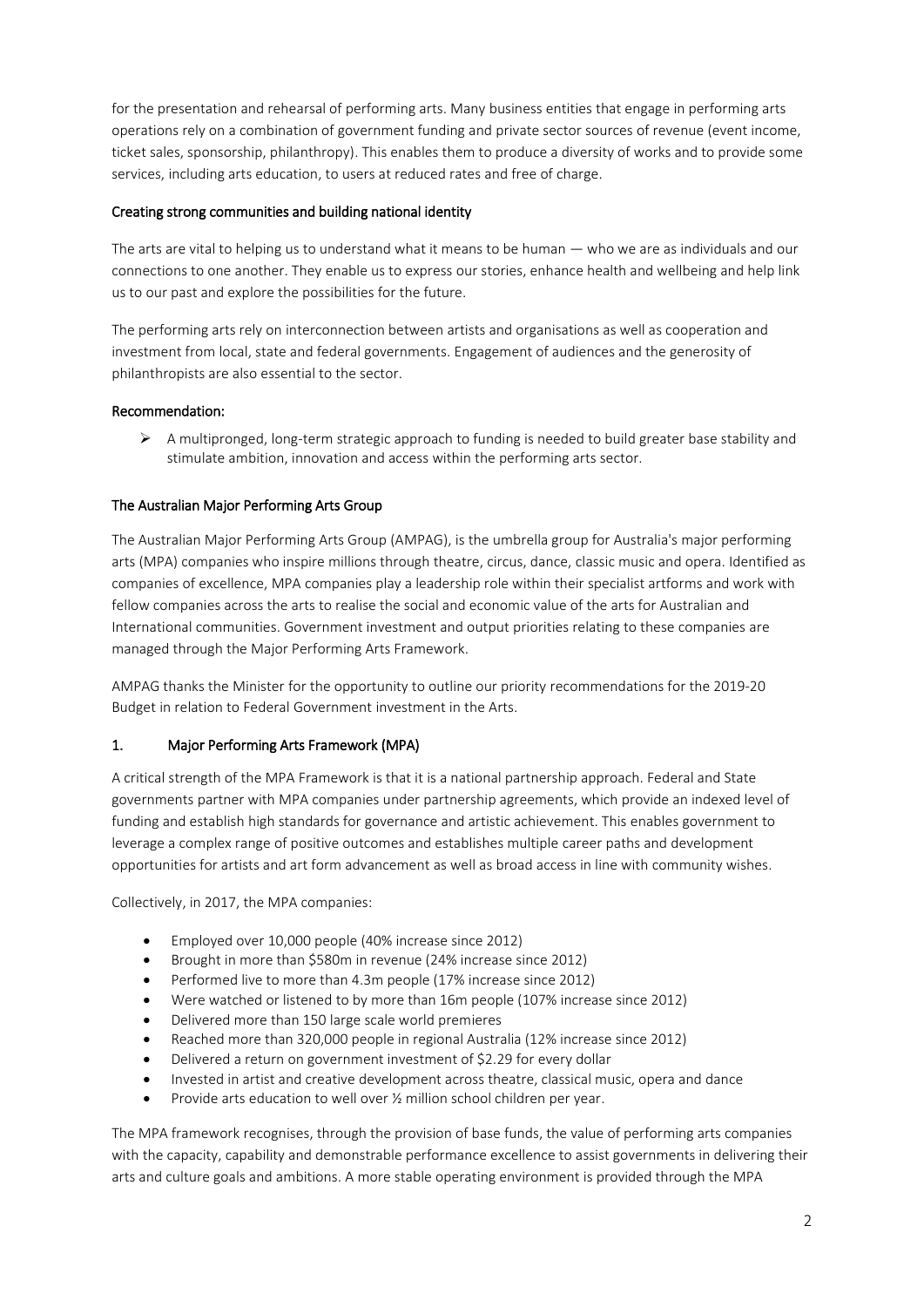framework and allows companies to deliver performances of the highest calibre. This includes presenting works of scale and complexity and a broad range of high-quality performing arts initiatives and activities that push the boundaries of artistic merit and support public engagement.

## Recommendations:

- $\triangleright$  We seek the Federal Government's commitment to the retention of the MPA framework, including the indexation of funding.
- ➢ We also seek the Federal Government's continued commitment to the MPA framework, in particular to continuing consultations under the current MPA framework review and resolution of a refreshed MPA framework. The MPA Framework should provide clear focused priorities, be regularly reviewed, to ensure stability and responsiveness to the prevailing conditions and needs of the performing arts ecology.
- $\triangleright$  We also ask the Federal Government to advocate a review of government support to the broader performing arts ecosystem, for example by opening consultations to analyse how development of a similar framework might strengthen the stability and support artistic excellence found outside of the major companies

## 2. Small to medium Performing Arts sector review

The performing arts sector is an ecology made up of not-for-profit, large and small organisations and independent artists and presenters advanced through individual endeavour, government initiatives, MPA initiatives, audience and community engagement, and philanthropists.

Since 2013, the Coalition Government, as a member of the Meeting of Cultural Ministers, has completed a National Opera Review and is in the process of finalising a national MPA Review. AMPAG was actively engaged in this review process. Through participation in these reviews, our members, as well as smaller organisations in the sector have provided consistent and constant feedback on ongoing concerns over the issue of sustainability, the growing level of unfunded excellence, the decline in artists earnings and opportunities for growth and development outside the MPA framework. The Australia Council's latest media release signals significant opportunity loss in relation to grant funding applications of high merit that are unable to be supported due to lack of funds:

*'While 183 projects were funded, a further 271 projects were assessed by peers as being of high merit and deserving support, but could not be funded within the scope of the budget*' (see attached media release).

The Australia Council's 2018 submission to Closing the Gap Refresh also highlighted concerns over declines in funding for First Nation's-led small to medium arts and culture organisations.

'[*We*] *received expressions of Interest from 43 First Nations-led small to medium arts and culture organisations for multi-year funding that equated to a total request of \$12.5 million per annum. We were only able to support 16 organisations with a total \$3.5 million per annum, declining over 60% of the organisations that applied and leaving unmet demand of over 70% in terms of dollars — the demand far outweighs the funding available*.'

## Recommendation:

 $\triangleright$  In consultation with representatives across the performing arts sector, we have established that the following unrealised opportunities and outcomes can be delivered through a targeted allocation of additional funds and aligned investment.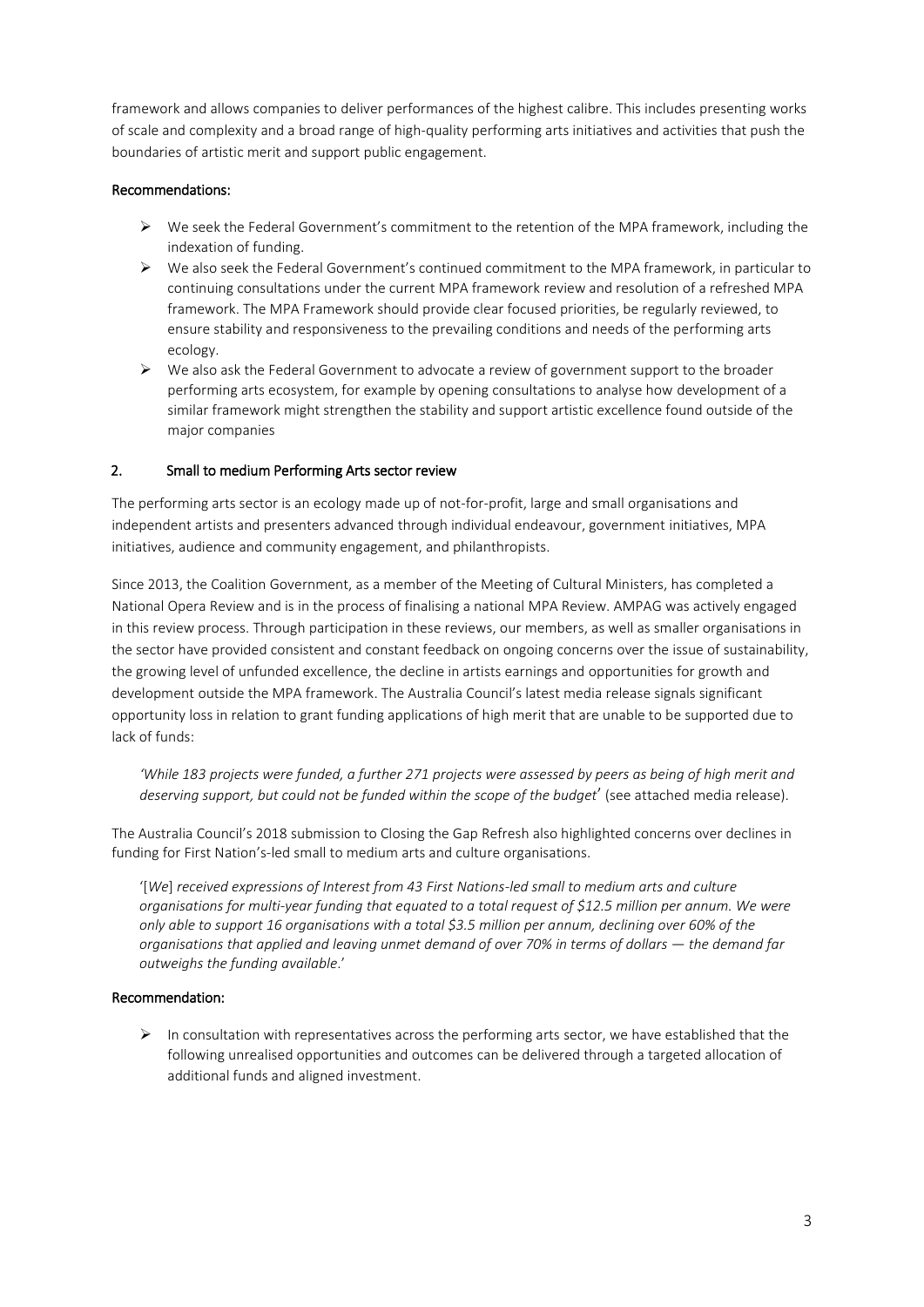| New Investment                                                                                                                       | Purpose                                                                                                                                                                                                                                                                                                                                | Sector Outcome                                                                                                                                                                                                                                                                                                                                                                                                                                                                                                                                                                                                                                                                                                                                       |
|--------------------------------------------------------------------------------------------------------------------------------------|----------------------------------------------------------------------------------------------------------------------------------------------------------------------------------------------------------------------------------------------------------------------------------------------------------------------------------------|------------------------------------------------------------------------------------------------------------------------------------------------------------------------------------------------------------------------------------------------------------------------------------------------------------------------------------------------------------------------------------------------------------------------------------------------------------------------------------------------------------------------------------------------------------------------------------------------------------------------------------------------------------------------------------------------------------------------------------------------------|
| +\$12 million p.a.<br>over 4 years for<br>national portfolio<br>companies<br>+\$4 million p.a.<br>over 4 years for<br>project grants | Increase Australia Council<br>capacity to invest in programs<br>to support sustainability and<br>growth of multi-year national<br>portfolio performing arts<br>organisations, individual artists<br>and arts workers, and increases<br>capacity to project fund the<br>high level of unfunded<br>excellence and new ambitious<br>works | Secure career pathways and sustainability for<br>$\bullet$<br>practising artists and arts workers across regional,<br>remote and metropolitan centres<br>A stronger national arts framework that stimulates<br>$\bullet$<br>growth in diverse vibrant artistic works<br>Project grant funding success rates increase to 24%<br>$\bullet$<br>Capacity to support growth of smaller vibrant<br>$\bullet$<br>performing arts companies to increase impact and<br>viability<br>Reduction in unfunded excellence                                                                                                                                                                                                                                          |
| \$5 million p.a.<br>over 4 years as<br>seed funding for<br>new major<br>Australian works                                             | To support sustainable growth<br>and jobs in the industry<br>through the development of<br>new major Australian works                                                                                                                                                                                                                  | Employability and skills development<br>Improve skills and employability of new talent<br>through increased professional development<br>opportunities<br>Artistic intellectual property<br>Increase in Australian creative IP<br>$\bullet$<br>New opportunities to exploit new Australian creative<br>$\bullet$<br>IP in international markets<br>Maximise economic contribution of the sector<br>Develop and realise new opportunities for<br>$\bullet$<br>employment of Australian performance artists,<br>managers, technical and operational staff<br>Attract increased private and foreign investment in<br>$\bullet$<br>the sector<br>Realise flow on economic benefits to related<br>industries, i.e. hospitality, tourism, university sector |
| +\$ 4 million p.a.<br>over 4 years for<br>strategic<br>initiatives and<br>programs                                                   | Provide mechanisms and<br>programs that support the<br>sustainability and growth of the<br>entire sector, i.e. longer term<br>strategic initiatives that enable<br>exposure, professional<br>development and distribution                                                                                                              | Engagement and openness<br>Research and pilot initiatives to support audience<br>diversity and growth<br>Creative innovation<br>Strengthen cross-sector collaboration<br>$\bullet$<br>Address skills gaps and advance sector innovation<br>$\bullet$<br>and promote artistic vibrancy<br>Adaptation and business innovation<br>Enhance entrepreneurial and business acumen of<br>$\bullet$<br>individual companies<br>support professional development and knowledge<br>$\bullet$<br>sharing<br>financial viability of artistic works is increased<br>$\bullet$<br>Long term resilience supported, enabling the<br>$\bullet$<br>ecology to adapt and evolve                                                                                          |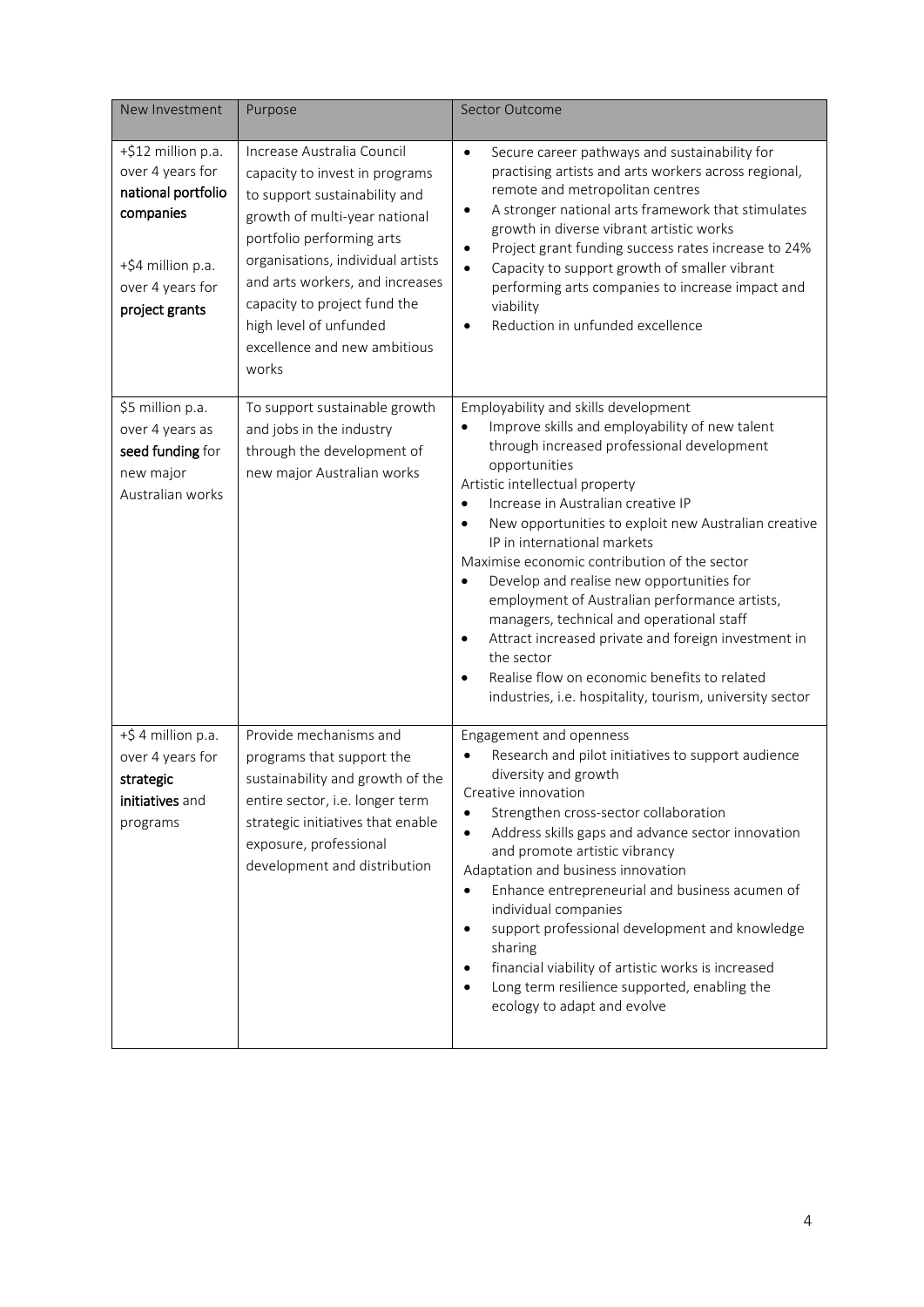## Recommendation:

➢ To provide a solid foundation for establishing a new operating environment for the entire performing arts sector, a review of the small to medium performing arts organisations and independent artists should be undertaken in 2019.

The review would sit alongside the recently completed Opera Review, the MPA Framework review that is currently underway to establish the current depth and breadth of the ecology, the fragility and the characteristics of the unfunded excellence reported by the Australia Council and confirmed by the sector. This will deliver a wholistic national understanding and coordinated advancement of the arts ecology. Development of mid- to long-term strategies will build greater stability and growth for the small to medium performing arts organisations and independent artists, and strengthen pathways for career development and community access and sector innovation.

This is vital work that provides sector clarity and coordination and provides a strong foundation for strategic engagement across other government priorities from tourism to education and health.

## 3 First Nations cultural investment prioritised: National Indigenous arts and cultural authority

As a nation, we are home to the world's oldest living culture and boast some of the best artists, arts companies and arts administrators in the world. The arts have a place in the lives of 98 per cent of Australians.<sup>4</sup> They celebrate and inspire greater insight and understanding of who we are, what we value and the nature of our existence.

AMPAG supports new investment in Indigenous self-directed arts and cultural development and fully supports the Indigenous call for establishment of national Indigenous arts and cultural authority (NIACA).

We recognise the need for bipartisan commitment to closing the gap, incorporating feedback from First Nations people who are calling for greater recognition of the importance of culture and culture practice in building community and health.

## Recommendation:

**.** 

 $\triangleright$  We recommend investment in the development of a National Indigenous Arts and Cultural Authority NIACA. (Estimated development costs over five years \$4.5 million.)

## 4 Regional access and participation in the arts

The positive impact of arts and culture in the regions has been highlighted in a ground-breaking report from Deakin University, *Economic Regeneration Stats and Stories – Theme 2, The Impact of the Arts in Regional Australia*. The key:

*Against a backdrop of rural and regional agricultural stress and economic decline, the arts are being used as cornerstones of economic regeneration, framed around tourism to generate income in uncertain times for regional communities.*

Enhancing the arts in regional Australia can stimulate real benefits for regional communities, including:

- providing non-traditional means of income in regional areas
- linking cultural tourism to economic growth and attracting particular demographic groups with disposable income
- regenerating community and activating the local economy by hiring services, attracting audiences, increasing tourism with visitors staying in hotels and B&Bs, eating in cafes and restaurants and going shopping in local stores

<sup>4</sup> Australia Council for the Arts 2017, *Connecting Australians: Results of the National Arts Participation Survey*. Australia Council for the Arts, Sydney. http://www.australiacouncil.gov.au/ research/connecting-Australians/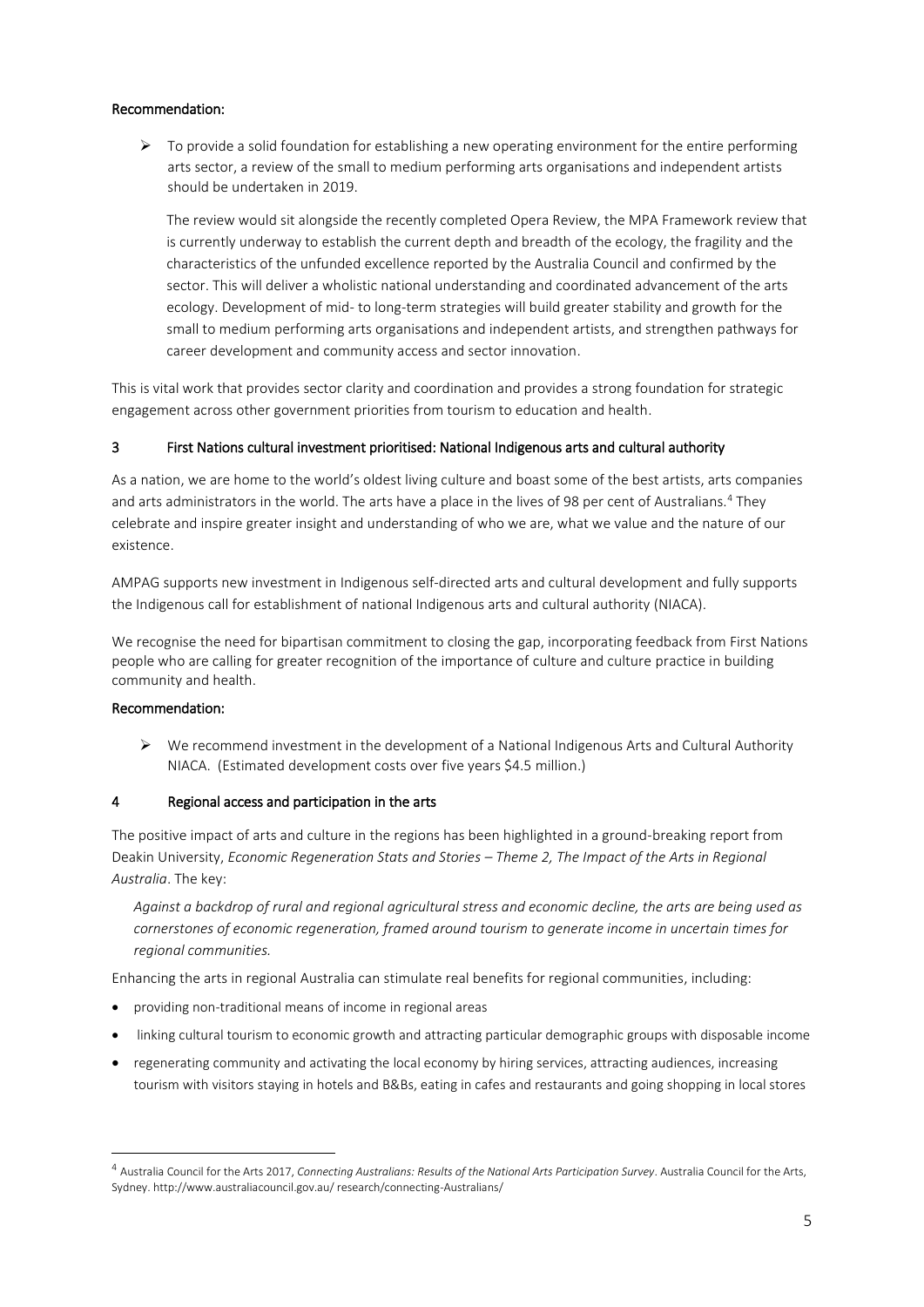• enhancing the liveability of new regions and bringing communities together and in doing so, support decentralisation and alleviate pressure on our major cities.<sup>5</sup>

Tourism Research Australia<sup>6</sup> released data late last year showing that international tourists are dispersing regionally in increasing numbers. There is a significant opportunity to enhance tourism offerings through an improved regional arts touring program, and points to the importance of including arts, culture and creative industry strategies in regional development initiatives.

Significant social value can be gained through expansion of activities that go hand in hand with performing arts regional touring. However, additional opportunities need resourcing to overcome the cost that distance and regional capacity to generate income creates. For example, a regional venue's seating capacity can vary from 200 to 1200 seat, so box office earnings vary dramatically, yet overheads for performances and workshops are constant.

The Playing Australia fund administered by the Australia Council is designed to support regional touring of performing arts performances; however, it has not had the capacity to meet the growing needs and ambitions of regional Australia. \$7.2 million was invested in regional engagement through the Playing Australia fund in 2017–18. This represents a decline in real terms to funds invested through the same fund in 2008–09 yet community needs and operating costs have risen significantly.

# Recommendation:

➢ An increase in investment in the Playing Australia fund of \$5 million over four years to enable additional regional arts engagement, extend new support for better access to arts education and audience development initiatives. The investment is necessary to create new opportunities for other types of touring, including interregional and regional to city, and assist in offsetting the costs of major state-based touring of large ensembles.

| New Investment                                                             | Purpose                                                                                                                                                                                                                      | Sector Outcome                                                                                                                                                                                                                                                                                                                                                                                                                                                                                                                                                                                                                                                                                                                    |
|----------------------------------------------------------------------------|------------------------------------------------------------------------------------------------------------------------------------------------------------------------------------------------------------------------------|-----------------------------------------------------------------------------------------------------------------------------------------------------------------------------------------------------------------------------------------------------------------------------------------------------------------------------------------------------------------------------------------------------------------------------------------------------------------------------------------------------------------------------------------------------------------------------------------------------------------------------------------------------------------------------------------------------------------------------------|
| +\$5 million p.a.<br>over 4 years for<br>regional access<br>and engagement | Strengthen regional access,<br>develop regional audiences'<br>engagement and develop<br>regional-based performing<br>arts practice through<br>increasing the scope and<br>funding directed into<br>Playing Australia program | Opportunity for regional arts development to be more closely<br>$\bullet$<br>aligned with the government's overall regional development<br>agenda<br>Increase access, diversity and affordability of work touring to and<br>$\bullet$<br>from regional Australia<br>Increased costs of regional touring and engagement are offset<br>٠<br>Opportunities for regional artists to develop and present both<br>within and beyond their own regional areas are increased,<br>creating sustainable careers<br>Increased making of art work in regional Australia<br>$\bullet$<br>Touring organisations can develop multiyear strategies to build<br>$\bullet$<br>regional audiences, and regional audience engagement<br>opportunities |

## Community outcomes

The proposed additional investment in the performing arts sector will be a catalyst for significant benefits ranging from the advancement of individual wellbeing and community civic engagement, sharing our diverse

 $\overline{a}$ <sup>5</sup> ECONOMIC REGENERATION STATS AND STORIES - THEME 2 THE IMPACT OF THE ARTS IN REGIONAL AUSTRALIA 2015 Deakin University http://d33dlkmx851fuz.cloudfront.net/wp-content/uploads/2015/05/Stats-Stories-2-Economic-Regeneration.pdf

<sup>&</sup>lt;sup>6</sup> Tourism Australia Fact sheets: I[nternational Visitor Survey report -](https://www.tra.gov.au/ArticleDocuments/185/IVS_September_2018.pdf.aspx) September 2018 and [International Visitor Survey Report -](https://www.tra.gov.au/ArticleDocuments/250/IVS_one_pager_March2017.pdf.aspx) March [2017](https://www.tra.gov.au/ArticleDocuments/250/IVS_one_pager_March2017.pdf.aspx).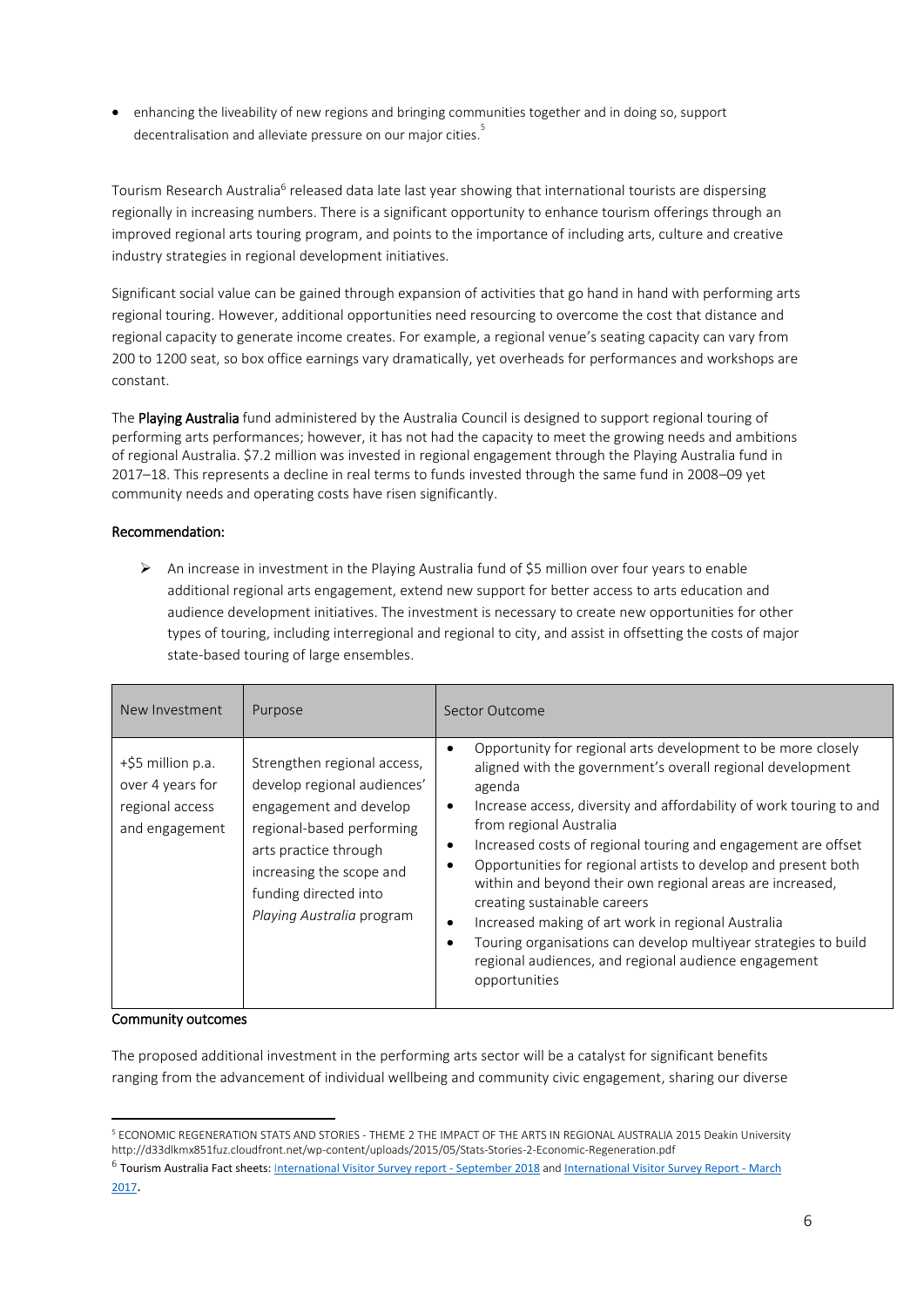stories to generating creative employment and a contemporary image of Australia that supports local and international tourism and strengthens Australia's soft power.

Benefits include:

- Participation and access
	- o significantly expands community accessibility to the arts growing a new generation's engagement and audience diversity
	- o enabling a greater sharing of cultural experiences, which offers opportunity to reflect on the themes, perspectives, values and narratives of Australian national identity
	- o increased participation in the performing arts by regional, rural and remote communities building community resilience
	- o supports opportunities for civic engagement in a hyper-busy world
	- o supports innovation in delivering mechanisms to meet evolving community expectations
- Social cohesion and shared cultural stories
	- o supports the diverse culture and lived experiences of Australian audiences
	- o increased regional access, participation and creation in the performing arts supports regional resilience
	- o social and civil connections between regional and metropolitan Australia are increased
	- o increased liveability of regional centres
	- o improved intercultural sharing and learning through exploration of and participation in the arts
	- o increased visibility, tolerance and exchange between communities
	- o Deepened common appreciation of Australia and a shared sense of our culture and evolving perspectives, values and narratives
- Economic contribution
	- o supporting arts as a viable and sustainable career path generating jobs and skills across technical, creative and artistic (carpenters to soloists), stimulating metropolitan centres, regions and leisure activity
	- o increased regional access, participation and creation in the performing arts supports the development of creative employment
	- o supporting retention and ongoing development of distinguished creative talent
	- o projecting Australia to the world advancing Australians' and Australia's international reputation, including of Australia as a great place to visit, live and do business
	- o contributes to the advancement of our soft power 'creative brand' status
- **Employability** 
	- o stimulates the attraction of international partnerships and investment that will increase the scale and ambition of our creative output
	- o increased creatively trained workforce with broad skills development, including supporting take up of arts-trained employees to advance health (including ageing and NDIS) and education services

## AMPAG 2019–20 Federal pre-budget recommendations summary

- 2019 ongoing Retain commitment to refreshed MPA framework
- 2019–2020 Allocate funds to undertake a review of the small to medium performing arts companies and individual artists to establish a robust business case for growth and sustainability across the entire performing arts sector
- 2019–2020 Invest an additional \$25 million per year for four years into the Australia Council for:
	- national performing arts portfolio companies, including capacity for new entrants into the Framework.
	- strategic initiatives that enable increased exposure, professional development and distribution, and the establishment of a seed fund for major new works